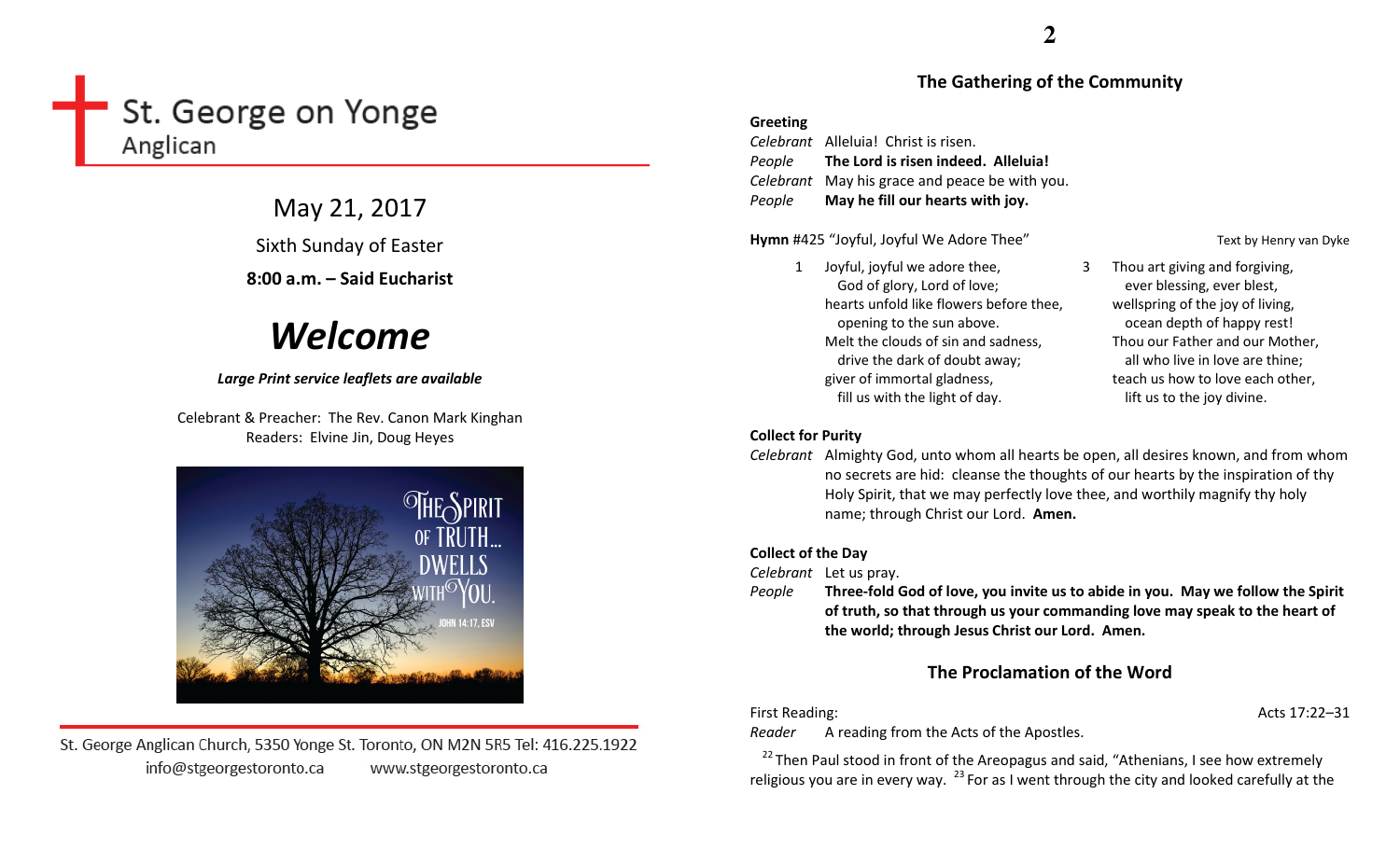objects of your worship, I found among them an altar with the inscription, 'To an unknown god.' What therefore you worship as unknown, this I proclaim to you.  $^{24}$  The God who made the world and everything in it, he who is Lord of heaven and earth, does not live in shrines made by human hands,  $^{25}$ nor is he served by human hands, as though he needed anything, since he himself gives to all mortals life and breath and all things.  $^{26}$  From one ancestor he made all nations to inhabit the whole earth, and he allotted the times of their existence and the boundaries of the places where they would live,  $27$  so that they would search for God and perhaps grope for him and find him—though indeed he is not far from each one of us. <sup>28</sup> For 'In him we live and move and have our being;' as even some of your own poets have said,

#### 'For we too are his offspring.'

 $^{29}$  Since we are God's offspring, we ought not to think that the deity is like gold, or silver, or stone, an image formed by the art and imagination of mortals.  $^{30}$  While God has overlooked the times of human ignorance, now he commands all people everywhere to repent,  $31$ because he has fixed a day on which he will have the world judged in righteousness by a man whom he has appointed, and of this he has given assurance to all by raising him from the dead."

Reader The Word of the Lord. PeopleThanks be to God.

#### Psalm 66:7–18

- 7 Bless our God, you peoples; make the voice of his praise to be heard;
- 8 Who holds our souls in life, and will not allow our feet to slip.
- 9 For you, O God, have proved us; you have tried us just as silver is tried.
- 10 You brought us into the snare; you laid heavy burdens upon our backs.
- 11 You let enemies ride over our heads; we went through fire and water; but you brought us out into a place of refreshment.

### **4**

- 12 I will enter your house with burnt-offerings and will pay you my vows, which I promised with my lips and spoke with my mouth when I was in trouble.
- 13 I will offer you sacrifices of fat beasts with the smoke of rams; I will give you oxen and goats.
- 14 Come and listen, all you who fear God, and I will tell you what he has done for me.
- 15 I called out to him with my mouth, and his praise was on my tongue.
- 16 If I had found evil in my heart, the Lord would not have heard me;
- 17 But in truth God has heard me; he has attended to the voice of my prayer.
- 18 Blessed be God, who has not rejected my prayer, nor withheld his love from me.

God of power and might, you bring your people out of darkness and slavery into light and freedom through the waters of salvation. Receive our sacrifice of praise and thanksgiving, and keep us always in your steadfast love, through Jesus Christ our Lord. Amen.

Second Reading: I Peter 3:13–22 Reader A reading from the First Letter of Peter.

 $13$  Now who will harm you if you are eager to do what is good?  $14$  But even if you do suffer for doing what is right, you are blessed. Do not fear what they fear, and do not be intimidated,  $^{15}$  but in your hearts sanctify Christ as Lord. Always be ready to make your defence to anyone who demands from you an account of the hope that is in you;  $16$  yet do it with gentleness and reverence. Keep your conscience clear, so that, when you are maligned, those who abuse you for your good conduct in Christ may be put to shame.  $^{17}$  For it is better to suffer for doing good, if suffering should be God's will, than to suffer for doing evil. <sup>18</sup> For Christ also suffered for sins once for all, the righteous for the unrighteous, in order to bring you to God. He was put to death in the flesh, but made alive in the spirit,  $^{19}$  in which also he went and made a proclamation to the spirits in prison,  $^{20}$  who in former times did not obey, when God waited patiently in the days of Noah, during the building of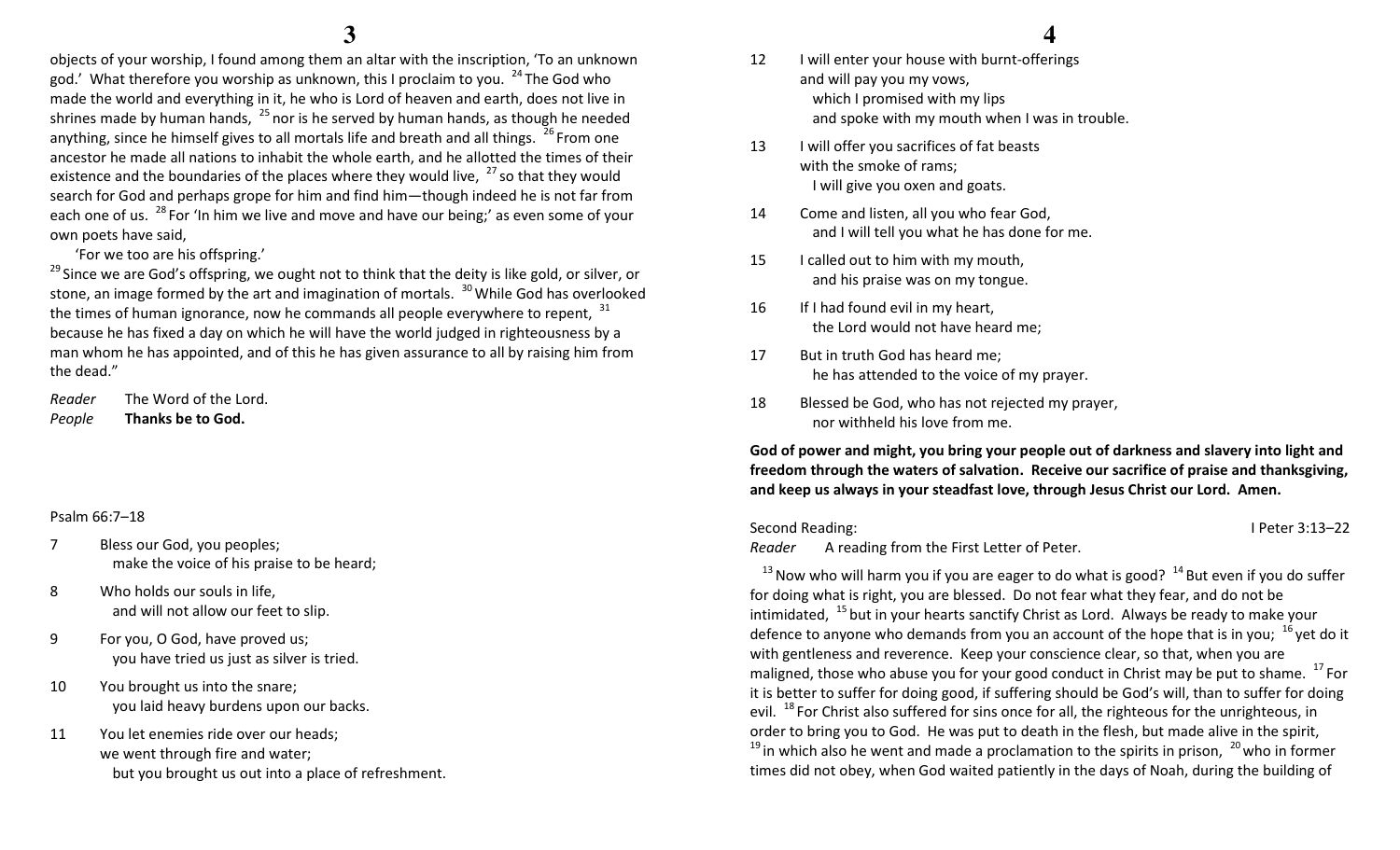the ark, in which a few, that is, eight people, were saved through water.  $^{21}$  And baptism, which this prefigured, now saves you—not as a removal of dirt from the body, but as an appeal to God for a good conscience, through the resurrection of Jesus Christ,  $22$  who has gone into heaven and is at the right hand of God, with angels, authorities, and powers made subject to him.

Reader The Word of the Lord. PeopleThanks be to God.

Holy Gospel: John 14:15–21

Celebrant The Lord be with you.

PeopleAnd with thy spirit.

Celebrant The Holy Gospel of our Lord Jesus Christ according to John.

PeopleGlory be to thee, O Lord.

 $15$  [Jesus said,] "If you love me, you will keep my commandments.  $16$  And I will ask the Father, and he will give you another Advocate, to be with you for ever.  $^{17}$  This is the Spirit of truth, whom the world cannot receive, because it neither sees him nor knows him. You know him, because he abides with you, and he will be in you.

 $^{18}$  "I will not leave you orphaned; I am coming to you.  $^{19}$  In a little while the world will no longer see me, but you will see me; because I live, you also will live.  $^{20}$  On that day you will know that I am in my Father, and you in me, and I in you.  $21$  They who have my commandments and keep them are those who love me; and those who love me will be loved by my Father, and I will love them and reveal myself to them."

Celebrant The Gospel of Christ. PeoplePraise be to thee, O Christ.

Sermon

A time for silent reflection is kept.

#### The Nicene Creed

```
People
```
all things visible and invisible; And in one Lord Jesus Christ, the only-begotten Son of God, begotten of the Father before all worlds, God, of God; Light, of Light; very God, of very God; begotten, not made; being of one substance with the Father; through whom all things were made: who for us and for our salvation came down from heaven, and was incarnate by the Holy Ghost of the Virgin Mary, and was made man, and was crucified also for us under Pontius Pilate. He suffered and was buried, and the third day he rose again according to the scriptures, and ascended into heaven, and sitteth on the right hand of the Father. And he shall come again with glory to judge both the quick and the dead: whose kingdom shall have no end.

And I believe in the Holy Ghost, the Lord, the giver of life, who proceedeth from the Father and the Son, who with the Father and the Son together is worshipped and glorified, who spake by the prophets. And I believe one, holy, catholic, and apostolic Church. I acknowledge one baptism for the remission of sins. And I look for the resurrection of the dead, and the life of the world to come. Amen.

The Prayers of the People

#### Confession and Absolution

Celebrant Let us humbly confess our sins to almighty God.

Silence is kept.

- People Almighty God, Father of our Lord Jesus Christ, Maker of all things and judge of all people: We acknowledge and confess our manifold sins and wickedness, Which we from time to time most grievously have committed, By thought, word and deed, Against thy divine majesty. We do earnestly repent, and are heartily sorry for these our misdoings. Have mercy upon us, most merciful Father; For thy Son our Lord Jesus Christ's sake, Forgive us all that is past; And grant that we may ever hereafter Serve and please thee In newness of life, To the honour and glory of thy name; Through Jesus Christ our Lord. Amen.
- Celebrant Almighty God, our heavenly Father, who of his great mercy hath promised forgiveness of sins to all them that with hearty repentance and true faith turn unto him: have mercy upon you; pardon and deliver you from all your sins; confirm and strengthen you in all goodness; and bring you to everlasting life; through Jesus Christ our Lord. Amen.

I believe in one God, the Father almighty, maker of heaven and earth, and of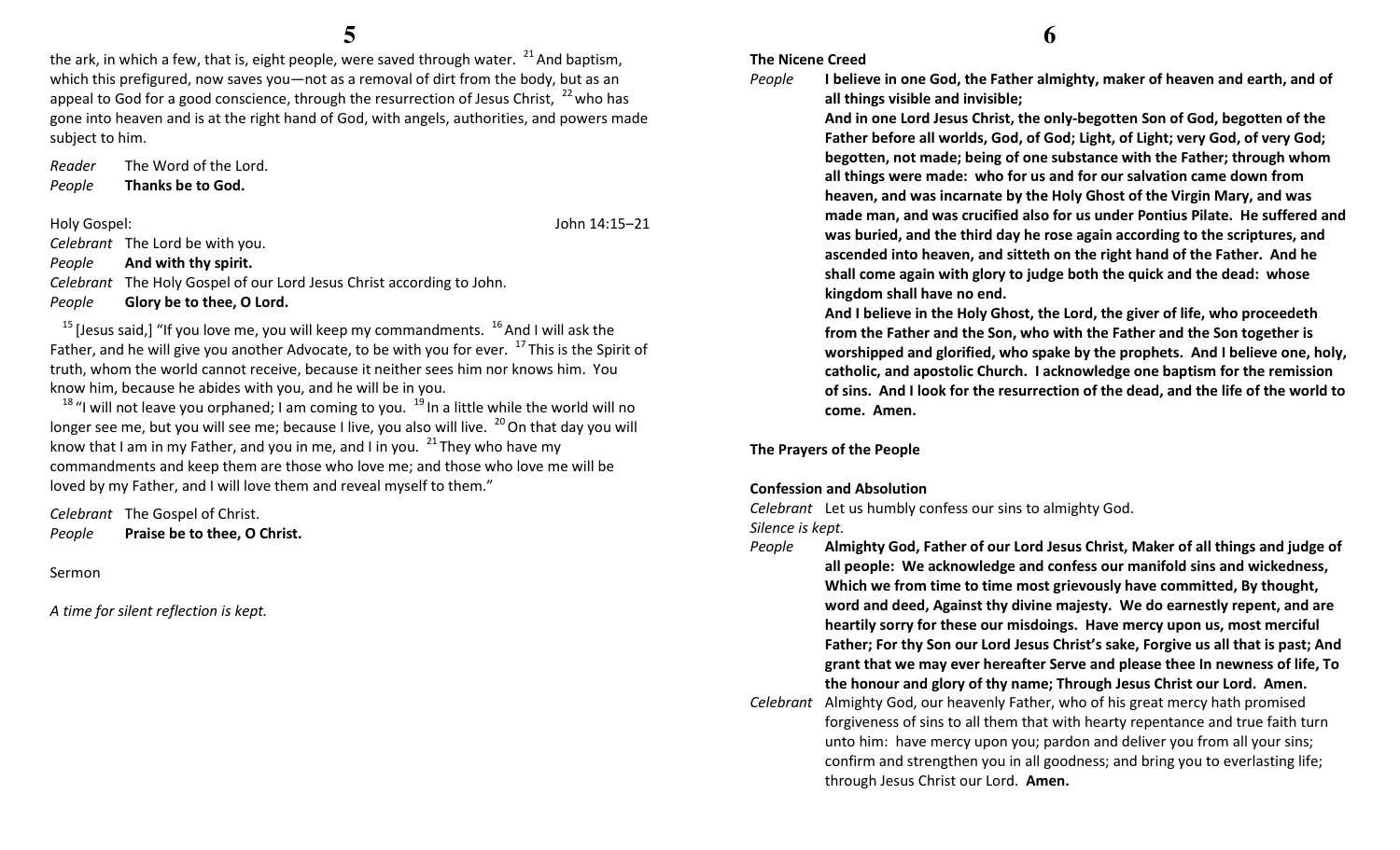#### The Peace

Celebrant The peace of the Lord be always with you. PeopleAnd with thy spirit.

### The Celebration of the Eucharist

#### The Prayer over the Gifts

Celebrant Let us pray.

People God of glory, accept all we offer you this day, and bring us to that eternal city of love and light, where Christ is King. We ask this in his name. Amen.

#### The Great Thanksgiving

#### Eucharistic Prayer A

Proper Preface Easter

Celebrant The Lord be with you.

PeopleAnd with thy spirit.

Celebrant Lift up your hearts.

- PeopleWe lift them up unto the Lord.
- Celebrant Let us give thanks unto our Lord God.

#### PeopleIt is meet and right so to do.

Celebrant It is very meet, right, and our bounden duty, that we should at all times, and in all places, give thanks unto thee, O Lord, holy Father, almighty, everlasting God, creator and preserver of all things.

> But chiefly are we bound to praise thee for the glorious resurrection of thy Son Jesus Christ our Lord; for he is the very Paschal Lamb, which was offered for us, and hath taken away the sin of the world; who by his death hath destroyed death, and by his rising to life again hath restored to us everlasting life. Therefore with angels and archangels, and with all the company of heaven, we laud and magnify thy glorious name; evermore praising thee and saying:

People Holy, holy, holy, Lord God of Hosts, heaven and earth are full of thy glory. Glory be to thee, O Lord most high.

Blessed is he that cometh in the name of the Lord: Hosanna in the highest.

Celebrant Blessing and glory and thanksgiving be unto thee, almighty God, our heavenly Father, who of thy tender mercy didst give thine only Son Jesus Christ to take our nature upon him, and to suffer death upon the cross for our redemption; who made there, by his one oblation of himself once offered, a full, perfect, and sufficient sacrifice, oblation, and satisfaction, for the sins of the whole world; and did institute, and in his holy Gospel command us to continue, a perpetual memorial of that his precious death, until his coming again.

> Hear us, O merciful Father, we most humbly beseech thee; and grant that we receiving these thy creatures of bread and wine, according to thy Son our Saviour Jesus Christ's holy institution, in remembrance of his death and passion, may be partakers of his most blessed body and blood;

who, in the same night that he was betrayed, took bread; and, when he had given thanks, he brake it; and gave it to his disciples, saying, "Take, eat; this is my body which is given for you: Do this in remembrance of me."

Likewise after supper he took the cup; and when he had given thanks, he gave it to them, saying, "Drink ye all, of this; for this is my blood of the new covenant, which is shed for you and for many for the remission of sins: Do this, as oft as ye shall drink it, in remembrance of me."

Wherefore, O Father, Lord of heaven and earth, we thy humble servants, with all thy holy Church, remembering the precious death of thy beloved Son, his mighty resurrection, and glorious ascension, and looking for his coming again in glory, do make before thee, in this sacrament of the holy bread of eternal life and the cup of everlasting salvation, the memorial which he hath commanded:

#### People We praise thee, we bless thee, we thank thee, and we pray to thee, Lord our God.

Celebrant And we entirely desire thy fatherly goodness mercifully to accept this our sacrifice of praise and thanksgiving, most humbly beseeching thee to grant, that by the merits and death of thy Son Jesus Christ, and through faith in his blood, we and all thy whole Church may obtain remission of our sins, and all other benefits of his passion; And we pray that by the power of thy Holy Spirit, all we who are partakers of this holy communion may be fulfilled with thy grace and heavenly benediction; through Jesus Christ our Lord, by whom and with whom, in the unity of the Holy Spirit, all honour and glory be unto thee, O Father Almighty, world without end. Amen.